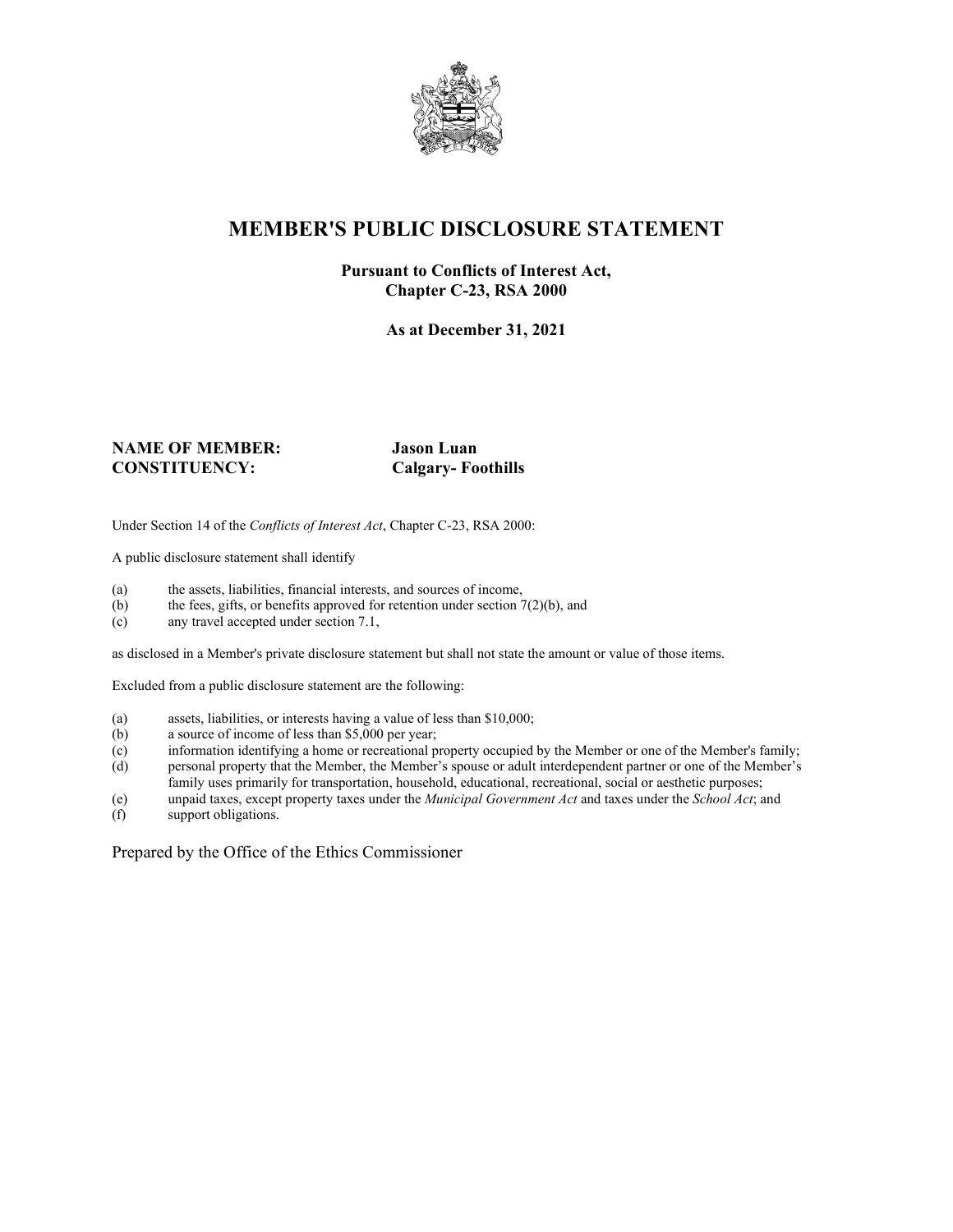## **PUBLIC DISCLOSURE STATEMENT FOR Jason Luan**

| ОКИ 1. ИЕЛЬЕК (базон Ейан<br><b>INCOME</b>                                                      |                                                                                                                                                                                                                                                                                                                                                                                                                                                                                                                                                 |  |
|-------------------------------------------------------------------------------------------------|-------------------------------------------------------------------------------------------------------------------------------------------------------------------------------------------------------------------------------------------------------------------------------------------------------------------------------------------------------------------------------------------------------------------------------------------------------------------------------------------------------------------------------------------------|--|
| <b>Source</b>                                                                                   | <b>Nature of Income</b>                                                                                                                                                                                                                                                                                                                                                                                                                                                                                                                         |  |
| <b>Province of Alberta</b>                                                                      | MLA Indemnity and Allowance                                                                                                                                                                                                                                                                                                                                                                                                                                                                                                                     |  |
| <b>Pension</b>                                                                                  | Pension Income                                                                                                                                                                                                                                                                                                                                                                                                                                                                                                                                  |  |
| <b>ASSETS</b>                                                                                   |                                                                                                                                                                                                                                                                                                                                                                                                                                                                                                                                                 |  |
| <b>Real Property</b>                                                                            | Primary Residence<br>Secondary Residence<br><b>Other Residence</b><br>Other properties held in a management agreement                                                                                                                                                                                                                                                                                                                                                                                                                           |  |
|                                                                                                 | approved by the Ethics Commissioner of Alberta.                                                                                                                                                                                                                                                                                                                                                                                                                                                                                                 |  |
| <b>Bank, Trust Company or Other Financial</b><br><b>Institution</b>                             | TD Canada Trust                                                                                                                                                                                                                                                                                                                                                                                                                                                                                                                                 |  |
| <b>Publicly Traded Securities (stocks and bonds)</b><br>and Registered Retirement Savings Plans | iShares Premium Money Market ETF, Vanguard<br>US Aggregate Bond ETF, Vanguard Global EX-<br>US Aggregate ETF, Vanguard S&P 500 Index<br>ETF, Vanguard Canadian Aggregate Bond ETF,<br>Vanguard FTSE Canadian Index ETF, Vanguard<br>FTSE E/M ALL CAP, iShares Premium Money<br>Market ETF, Vanguard Global EX-US Aggregate<br>ETF, Vanguard FTSE Global ALL ETF,<br>Vanguard FTSE DV Asia ETF, Vanguard FTSE<br>Canadian Aggregate Bond, iShares SP/TSX<br>Global GLD ETF, Vanguard US Aggregate Bond<br>ETF, Vanguard FTSE Canadian Index ETF, |  |
| <b>Canada Savings Bonds, Guaranteed</b><br><b>Investment Certificates</b>                       | Homeequity Bank GIC                                                                                                                                                                                                                                                                                                                                                                                                                                                                                                                             |  |
| <b>Mutual Funds</b>                                                                             | n/a                                                                                                                                                                                                                                                                                                                                                                                                                                                                                                                                             |  |
| <b>Annuities and Life Insurance Policies</b>                                                    | MLA Group Plan                                                                                                                                                                                                                                                                                                                                                                                                                                                                                                                                  |  |
| <b>Pension Rights</b>                                                                           | <b>LAPP</b>                                                                                                                                                                                                                                                                                                                                                                                                                                                                                                                                     |  |
| <b>Other Assets</b>                                                                             | n/a                                                                                                                                                                                                                                                                                                                                                                                                                                                                                                                                             |  |
| <b>Gifts and Personal Benefits</b>                                                              | n/a                                                                                                                                                                                                                                                                                                                                                                                                                                                                                                                                             |  |
| <b>Travel on Non-commercial Aircraft</b>                                                        | n/a                                                                                                                                                                                                                                                                                                                                                                                                                                                                                                                                             |  |
| <b>LIABILITIES</b>                                                                              |                                                                                                                                                                                                                                                                                                                                                                                                                                                                                                                                                 |  |
| <b>Mortgages</b>                                                                                | <b>BMO</b>                                                                                                                                                                                                                                                                                                                                                                                                                                                                                                                                      |  |
| <b>Loans or Lines of Credit</b>                                                                 | BMO, TD                                                                                                                                                                                                                                                                                                                                                                                                                                                                                                                                         |  |
| <b>Guarantees</b>                                                                               | n/a                                                                                                                                                                                                                                                                                                                                                                                                                                                                                                                                             |  |

## **FORM 1: MEMBER (Jason Luan)**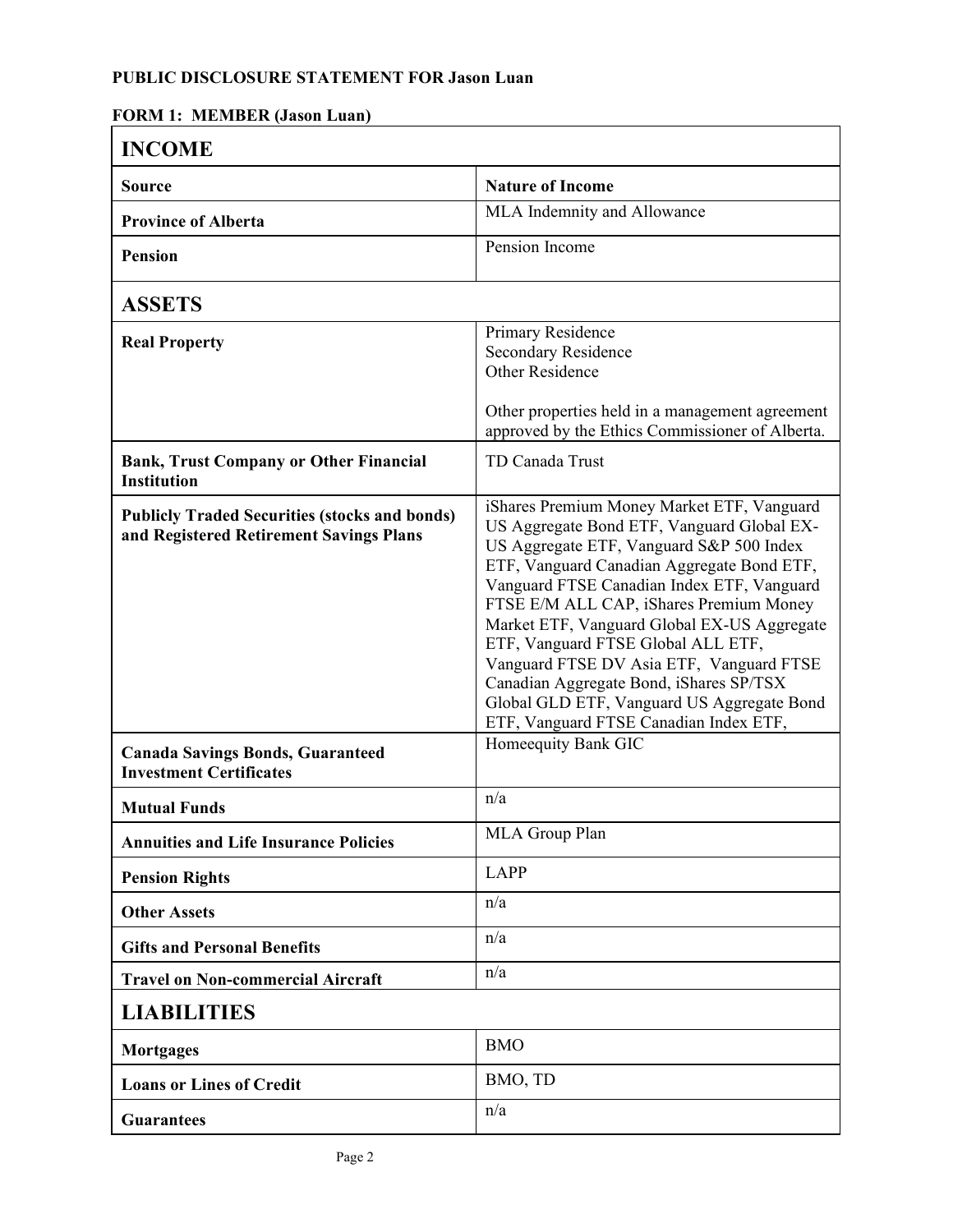| Other                      | n/a |  |
|----------------------------|-----|--|
| <b>FINANCIAL INTERESTS</b> |     |  |
| n/a                        |     |  |